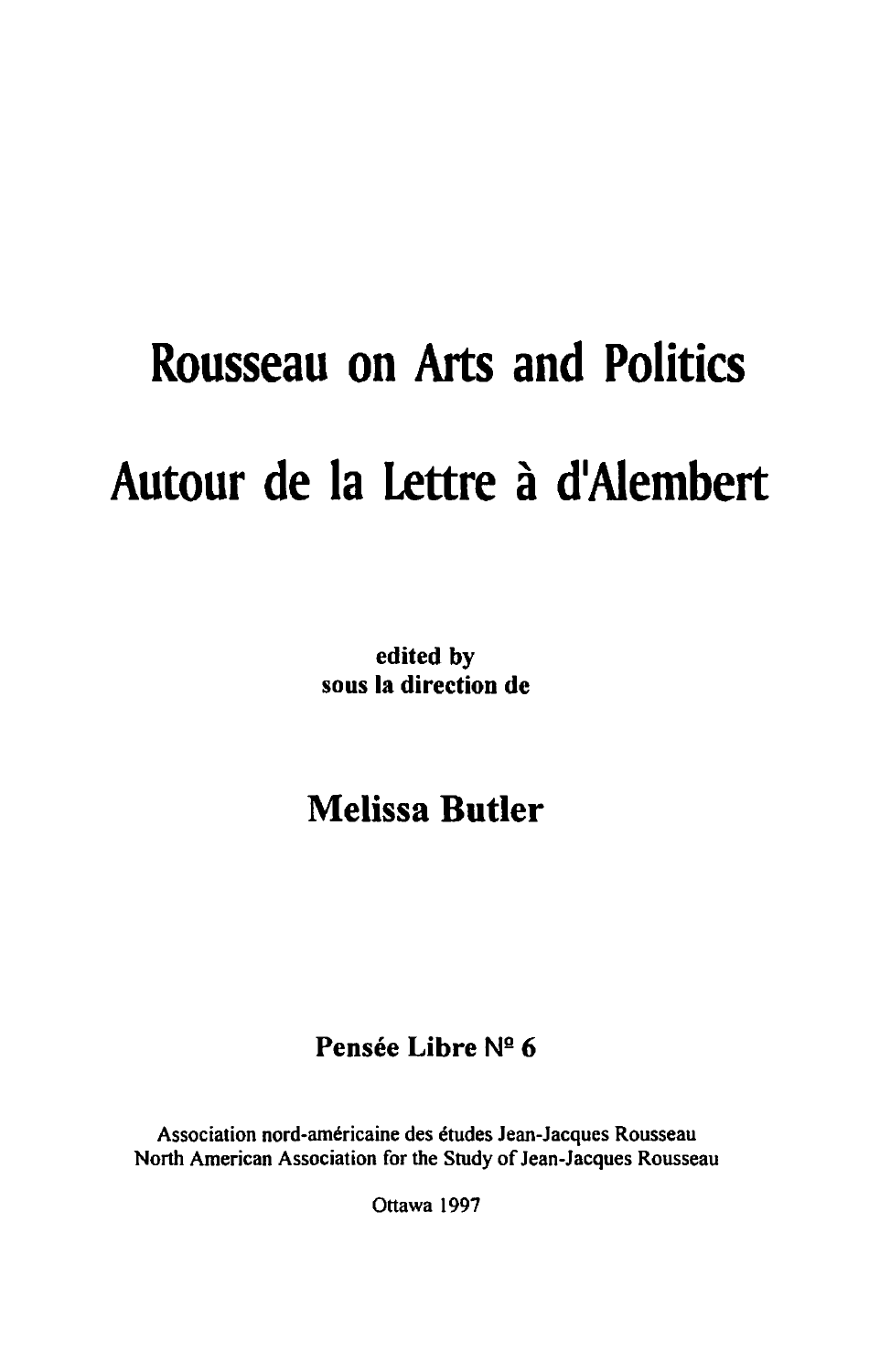## The Play of the Passions: Music, Mores, and Rousseau's *Lettre* a *d'Alembert*

The theater brings our passions into play, and Rousseau's *Lettre a d 'Alembert* is a reflection on the sorts of passions inspired by the theater and their moral and political consequences. 'The theater is made for the people,' he writes, 'and it is only by its effects on the people that one can detennine its absolute qualities' (17; V: 16). But peoples vary, Rousseau explains. Different peoples have different customs, mores, opinions, and even the same people changes character over time. 'Man is one; I admit it! But man modified by religions, governments, laws, customs, prejudices, and climates becomes so different from himself that one ought not to seek among us for what is good for men in general, but only what is good for them in this time or that country'  $(17; \overline{V}$ : 16). One of Rousseau's concerns in the *Lettre a d'Alembert* is to discover whether the theater would be good for his native Geneva. The Genevans have their own customs, mores, and opinions; the Parisians have theirs. The theater 'says' different things to the two peoples. The passions of those peoples are different, and what is communicated to them in the theater is different: what *ought* be communicated to them is also different. Rousseau's examination of the theater is premised on an underlying analysis of the passions, their development, and their transmission through various fonns of human communication. Some of Rousseau's most important reflections on those subjects, reflections with direct relevance to his discussion of the theater in the *Lettre a d'Alembert,* are found in a neglected portion of his corpus: his writings on music.

The inquiry in the *Lettre à d'Alembert* into the play of the passions in the theater has its theoretical foundation in Rousseau's writings on language and music.<sup>1</sup> It is worth remembering in this context the fully spectacular character of the *spectacle* of seventeenth- and eighteenth-century France. Recent revivals of classics by Moliere and others remind us of the non-dramatic elements of the original productions. The *spectacle* Rousseau exam ines was characteristically a mix of drama, dance, and music. His discussion of 'theater' in the *Lettre a d'Alembert* must therefore be read broadly. In order to examine the

<sup>&</sup>lt;sup>1</sup>Cf. Catherine Kintzler, *Poétique de l'opéra française de Corneille à Rousseau,* (Paris: Minerve, 1991),457.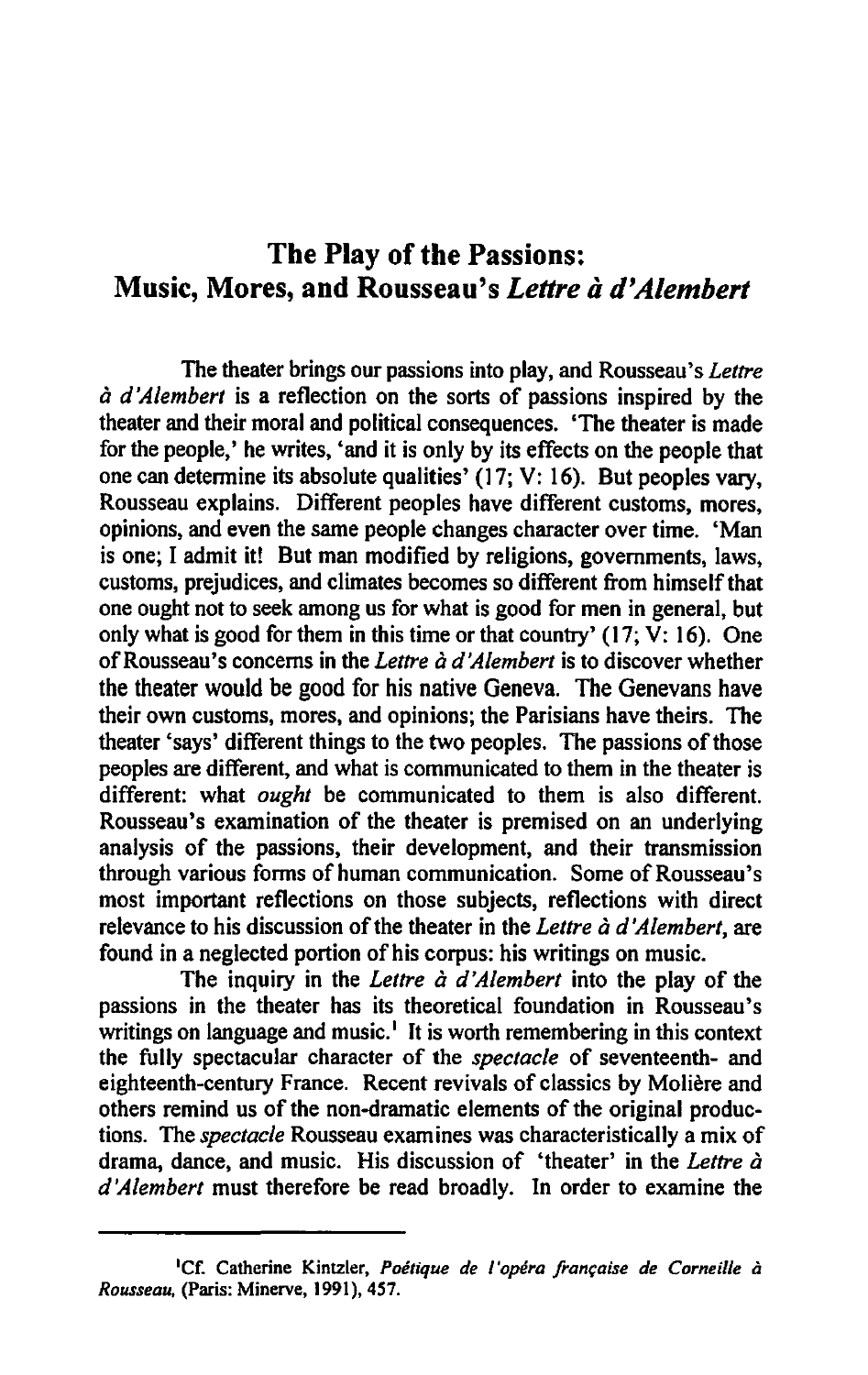theoretical foundations of Rousseau's treatment of the theater, I shall examine his understanding of music and the passions and their relation to mores and politics.

#### *The Development of Rousseau's Musical Theory*

Rousseau is known to us primarily as a political philosopher, but he first gained recognition as a musician and music theorist. He considered music, in one aspect or another, as his primary vocation and avocation throughout his life. The author of one of the most popular operas of eighteenth-century France, main contributor of the articles on music for the *Encyclopedie,* spirited polemicist for Italian as against French music during the 'Quarrel of the Bouffons,' antagonist of Rameau, inspirer of Gluck, Rousseau made an important contribution to the theory and practice of music of his time and beyond. He wrote of himself in the third person of the *Dialogues:* 'J.J. was born for music. Not to be consumed in its execution, but to speed its progress and make discoveries about it. His ideas on the art and about the art are fertile, inexhaustible' (164; I: 872). Rousseau also explains in that work that his musical writings and compositions are animated by the same feelings and ideas as all of his works, that they too are based on the principle of his 'system': that 'man is good although men are wicked' (22-23; I: 686-87). Rousseau's musical writings and compositions are not, then, an isolated part of his *oeuvre,* but an important facet of his philosophy.

A brief review of Rousseau's career as a musician and the development of his musical theory will help situate his theory of the communication of the passions through language and music. Rousseau had very little formal musical training. He rather imbibed music and drew on his growing passion for the patience to study it more systematically. As a music teacher and copyist, Rousseau found fault with the music notation used in his day. He therefore devised a new a system of notation, and it was with this scheme and a play, *Narcisse,* that Rousseau set out for Paris in 1741, with dreams of fame and fortune for himself in the artistic and intellectual capital of Europe. He presented his plan to the Academy of Sciences, but was disappointed with its reception. Rousseau presented an expanded version of his plan as the *Dissertation sur fa musique moderne,* but that work, published largely at his own expense, was not a success. A year as secretary to the French ambassador in Venice was even less successful, but it did offer him the opportunity to reacquaint himself with the Italian music he had grown to love during his wanderings in Italy as a youth. After his return to Paris, Rousseau set to work on an opera, *Les Muses gafantes.* He was able to have his opera performed at the household of La Poplinière, a wealthy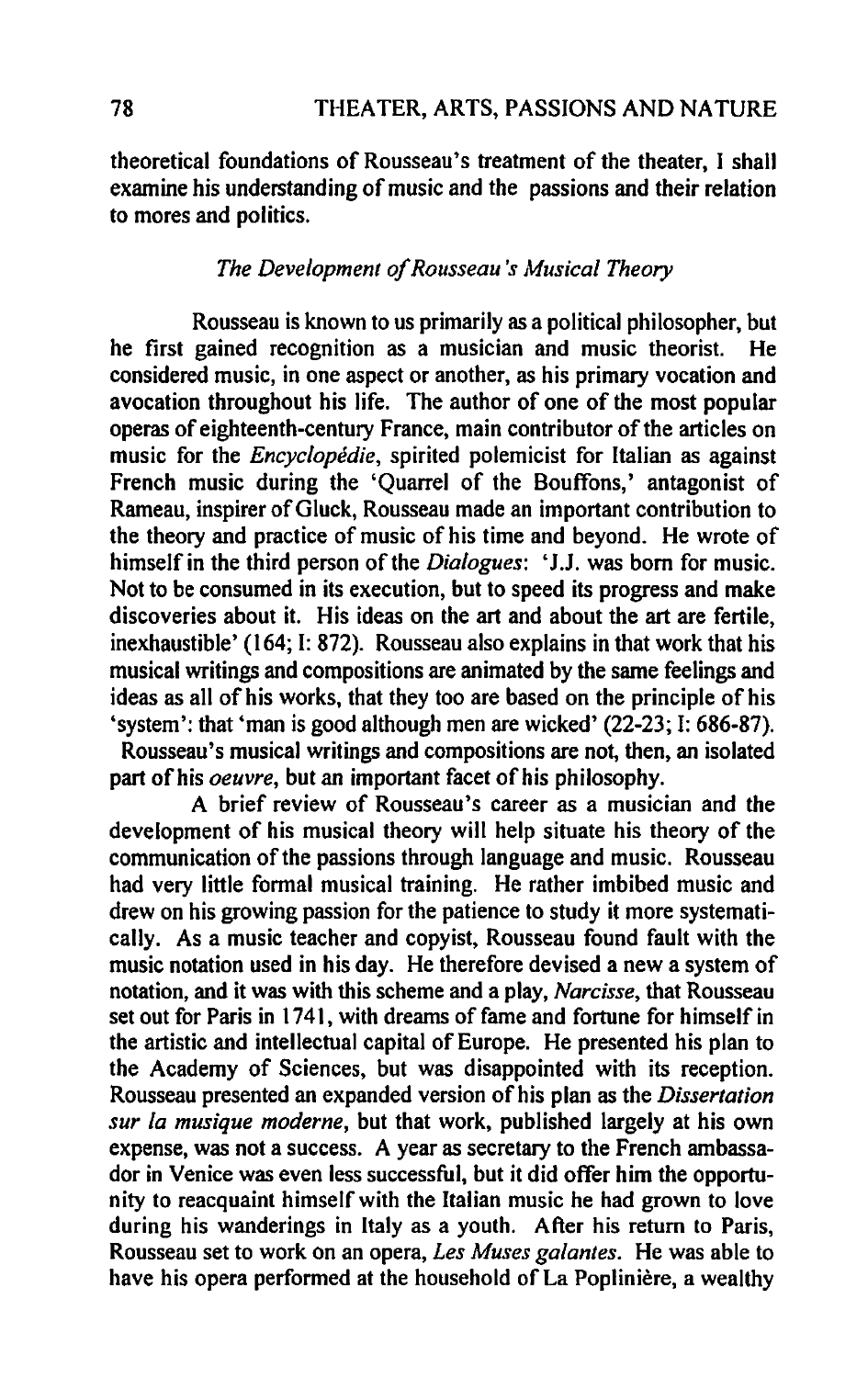tax-farmer and also, fatefully for Rousseau, patron of the prickly Jean-Philippe Rameau. Rameau, the most celebrated musician and musical theorist of the time, listened with increasing impatience to Rousseau's opera, but finally accused him of plagiarism (1: 334). Charges of his incompetence as a musician would dog Rousseau throughout his life.

A few years later Rousseau was entrusted with the task of writing the articles on music for the *Encyclopedie* edited by his friends Diderot and d' Alembert. It is to these articles, along with the one on 'Political Economy,' that Rousseau refers at the outset of the *Lettre a d'Alembert* when he explains that he would not have criticized d'Alembert's article on Geneva had he not himself been one of the authors associated with the project (5; V: 5-6). D' Alembert announced Rousseau's participation in the *Discours préliminaire* to the first volume of the *Encyclopedie* (1751). He also refers there to the Citizen of Geneva's recent attack on the progress of the sciences and arts in the *Discours sur les sciences et les arts.* D' Alembert suggests in defense of the Enlightenment project that the corruption from the sciences and arts is due only to their abuse by cultivated minds, remarking, perhaps somewhat uneasily, that in any case Rousseau 'seems himself to have given suffrage to our work by the zeal and the success of his collaboration on it.<sup> $2$ </sup> Rousseau's relations with d' Alembert and the other Encyclopedists would eventually sour as they discovered that his attack on the sciences and arts was more than a clever paradox. The scene for the *Lettre* a *d 'A/embert* is set.

The *Discours sur les sciences elies arts* was the first product of the illumination of Vincennes, Rousseau's blinding first glimpse of his theory of the natural goodness of man and his corruption in society. He would also rethink his ideas on music within the context of that 'system.' The simultaneous elaboration of his theory in his philosophical works and his continued work on music would be the crucible in which his mature musical theory would develop. That development would occur in two episodes, the 'Quarrel of the Bouffons' and Rousseau's polemical exchange with Rameau.

The 'Quarrel of the Bouffons' pitted the proponents of classic French opera against the enthusiasts of the Italian style, including Rousseau and most of the Encyclopedists. The quarrel erupted with the triumphant production in Paris of Pergolesi's comic opera *La Serva padrona* by a troupe of traveling players. Rousseau, incidentally, was the first in France to engrave and publish Pergolesi's *opera buffa.* Rousseau's contribution to the quarrel turned an ongoing dispute into an open

<sup>&</sup>lt;sup>2</sup>Jean Le Rond d'Alembert, *Preliminary Discourse to the Encyclopedia of Diderot,* trans. Richard N. Schwab (Indianapolis: Bobbs-Merrill, 1963), 103-4; 133.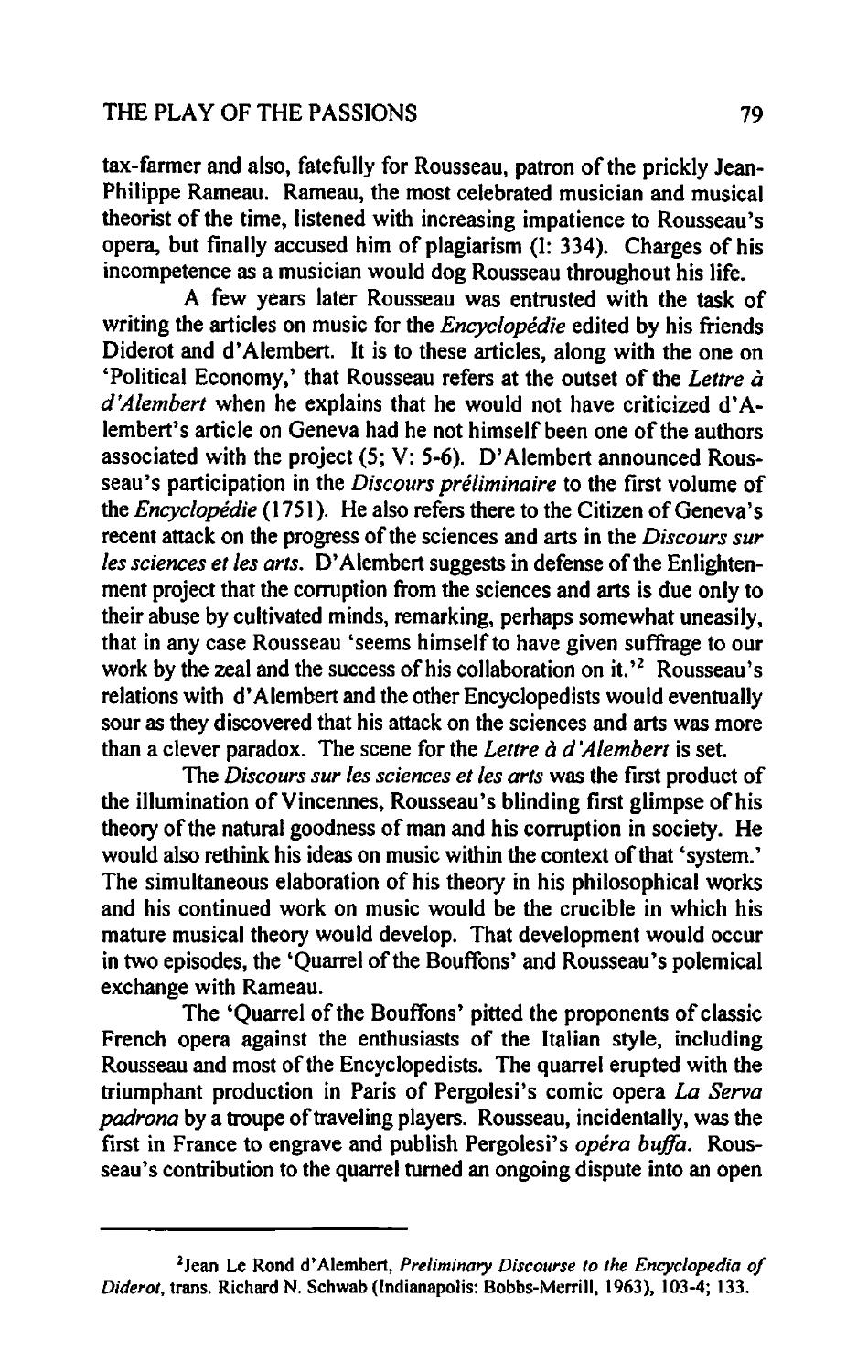war. In his *Lettre sur la musique française*, which appeared in late 1753, he asks not whether French music is excellent, but whether there is even a French music at all. His analysis in the *Lettre* concerns the relationship of music to language. In brief, Rousseau argues that the character of a music depends upon its melody, and the character of the melody depends upon that of the language from which it is derived. He imagines a language totally inappropriate for melodious song, and that language turns out to be French. The reaction to Rousseau's *Lettre* was immediate and furious. He was burned in effigy by the musicians of the Opéra and denied entry to the theater despite the free pass he had earned as a composer whose works had been presented there. Those works included his *Devin du village*, first performed with great success at Fontainebleau in 1752 and then at the Paris Opéra just before the appearance of his *Lettre sur la musique française*, and then over 400 times in the next fifty years.3 As for Rousseau's *Lettre,* it received over thirty mostly angry responses, including one by Rameau.

The dispute between Rousseau and Rameau was bitterly personal, dating back a decade to the performance of *Les Muses gafantes,*  but it was also an epoch battle that has been said to mark the end of the reign of classical aesthetics and the beginning of a new era, the Romantic movement.<sup>4</sup> While their dispute grew out of the more limited debate over French and Italian music, Rameau and Rousseau advanced opposing views about the nature of music as an expressive art.'

Rameau initiated the exchange with his *Erreurs sur /a musique dans /'Encyclopedie* (1755). While Rameau's writing takes the form of a critical commentary on a number of Rousseau's articles in the *Encyclopedie,* he also reprises his quarrel with Rousseau over French music. Rameau denies that melody is the primary source of musical expression, arguing instead that harmony is the source of musical expression and the very structure of music. Music is founded on a universal, natural principle: the harmonics produced by the resonance of a sounding body. 'As long as the melody alone is considered as the principal moving force of music's effects,' he complains in criticizing

<sup>3</sup>Cynthia Verba, *MUSic and the French Enlightenment: Reconstruction of a Dialogue,* 1750-J764,(Cambridge: Cambridge University Press, 1993), lin.

<sup>4</sup>E.g., Kintzler, *Poetique de I'operafram;aise de Corneille a Rousseau,* (Paris: Minerve, 1991); Maurice Cranston, *The Romantic Movement,* (London: Blackwell, 1994).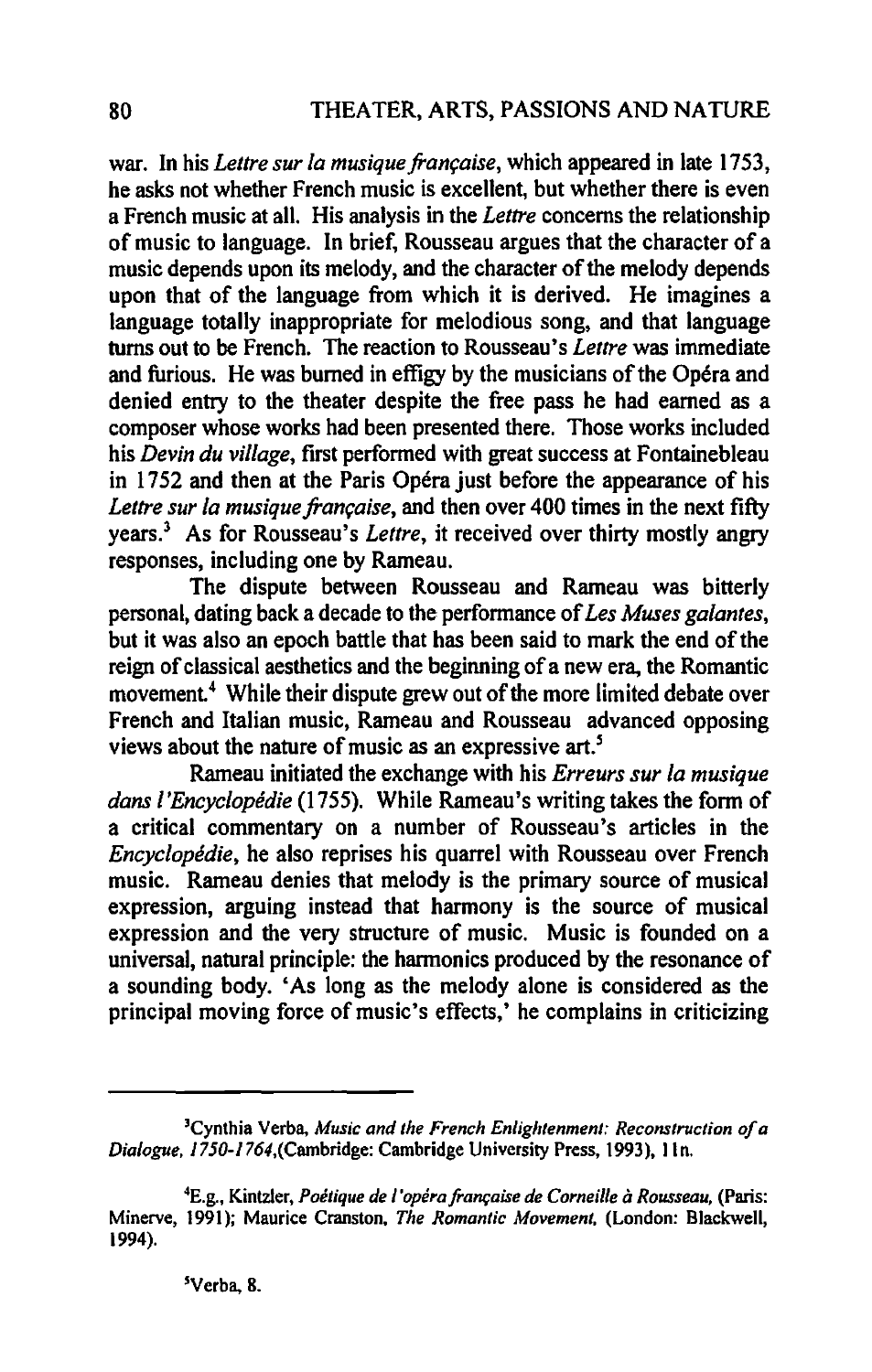Rousseau, 'there will not be great progress in this art.'<sup>6</sup> Rousseau, in tum, defends and elaborates the argument of the *Lellre sur fa musique francaise.* 'Melody is a language like speech,' he proclaims. The melody conveys the accents of the passions all the way to the soul; it is a fonn of characteristically human expression. The harmony itself says nothing, producing only 'agreeable sensations.' The disagreement between Rousseau and Rameau over the relative priority of melody and harmony points to a deeper disagreement over human nature and nature as a whole. As Rousseau's most recent biographer remarks, their debate was one where 'two distinct and well-considered philosophies of music confronted one another.<sup>17</sup>

Rousseau's direct response to Rameau, the *Examination de deux principes avances par M. Rameau, which was published only posthu*mously, remains focused on the dispute about melody and harmony. His full elaboration of his theoretical disagreement with Rameau can be found in other writings which grew in part out of his polemics with Rameau but which transcend them, notably his *Essai sur f'origine des langues, ou* if *est parle de la melodie et de 1 'imitation musicale.*  Rousseau explains that the work originated as part of his *Discours sur l'inégalité*, but that he omitted it as too long and out of place (V: 373). Recent research has also connected the work to Rousseau's polemics with Rameau, which were contemporaneous with the composition of the *Discours sur /'inegalite.* The original draft of Rousseau's response to Rameau's critique of his articles in the *Encyciopedie,* which he entitled the *Principe de /a me/odie,* contains not only the eventual text of the *Examination* but also a discussion of the origin and progress of melody in the spirit of the *Discours sur 1 'inegalite* that would later become part of the *Essai.* We have, then, a constellation of works in which Rousseau develops a theory of music and speech as forms of human communication that serve originally and essentially to transmit human passions: the *Examination,* the *Principe de la me/odie,* the *Essai,* and Rousseau's substantial reworking of his articles for the *Encyciopedie,* the *Dictionnaire de la musique.* Let me now tum to a discussion of Rousseau's theory of the communication of the passions through speech and music. *The Communication of the Passions Through Language and Music* 

6Jean-Philippe Rameau, *Erreurs sur la musique dans l'Encyclopedie,* (Paris: Sebastien Jony, 1755), 44; reproduced in Rameau, *Complete Theoretical Writings,* ed. Erwin R. Jacobi, 6 vols. (New York: American Institute of Musicology, 1967-72), 5: 219.

<sup>7</sup>Maurice Cranston, *Jean-Jacques: The Early Lifo and Work of Jean-Jacques Rousseau. 1712-1754.* (New York: Norton, 1982),288.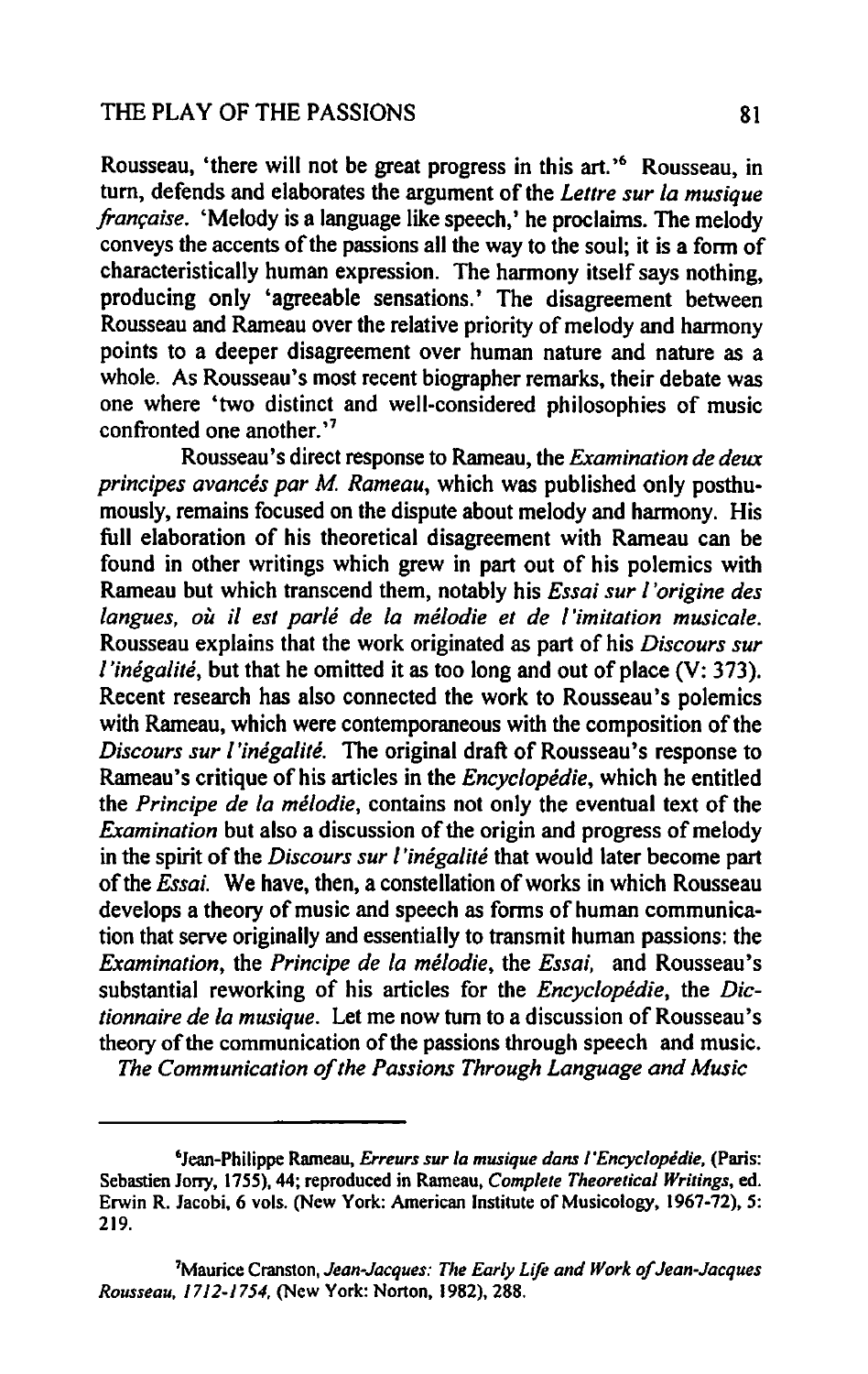In the *Discours sur I'inegalire,* Rousseau is anxious to convince the reader that speech is not among man's original faculties. Savage men 'had no communication among themselves nor any need of it.' Man does not possess the need to speak, the passions that would compel him to speak, or the reason that would enable him to do so. 'Man's first language, the most universal, most energetic, and only language he needed before it was necessary to persuade assembled men, is the cry of nature' (3: 31; III: 147-148). Natural man-'wandering in the forests, without industry, without speech, without domicile...' (3: 40; III: 159-60)-has no need for anything but the instinctual 'cry of nature.' Fully developed language arises only when he comes together with his fellows, when 'assembled' men-and women-must 'persuade' each other through affecting speech.

It might be argued that Rousseau's 'negative' argument in the first part of his *Discours* about our lack of speech is so successful that he makes it difficult to conceive how we could have ever come to speak. He presents an account of the origin of languages in his *Essai sur l'origine des langues,* an account that is not constrained by the negative purpose of the discussion in the *Discours.* In the *Essai,* Rousseau explains the origin of languages in general in terms of passionate expression and the differences among languages as due to the differences in the characteristic passions they express. He also argues in the work that language and music are originally inseparable, and so his account of the origin of differences among languages is also an explanation of the differences among different musics, the theory first exposed in the *Lettre sur la* musique *francaise*.

Rousseau begins the *Essai* by stating: 'Speech distinguishes man from the animals. Language distinguishes nations from one another.' Once man develops speech constitutes a universal human property as well as a possession that distinguishes peoples from one another. The differences in languages are due to physical causes such as climate, a cause that 'precedes even mores *[moeurs]'* (V: 375). Rousseau develops a theory of a natural basis for cultural variability in language, music, and mores. At the core of this theory is pity.

Rousseau's account in Chapter Nine of the *Essai* of the origin of languages in the southern climes begins with a discussion of pity. 'Social affections develop in us only with our enlightenment,' he argues. 'Pity, although natural to the heart of man, would remain eternally inactive without the imagination which puts it into play' (V: 395). Pity requires our transporting ourselves outside of ourselves to identify with another, especially another suffering being we see as like us. Although Rousseau's description here of pity as a developed passion might appear to contradict his account in the *Discours sur I 'origine de l'inegalite,*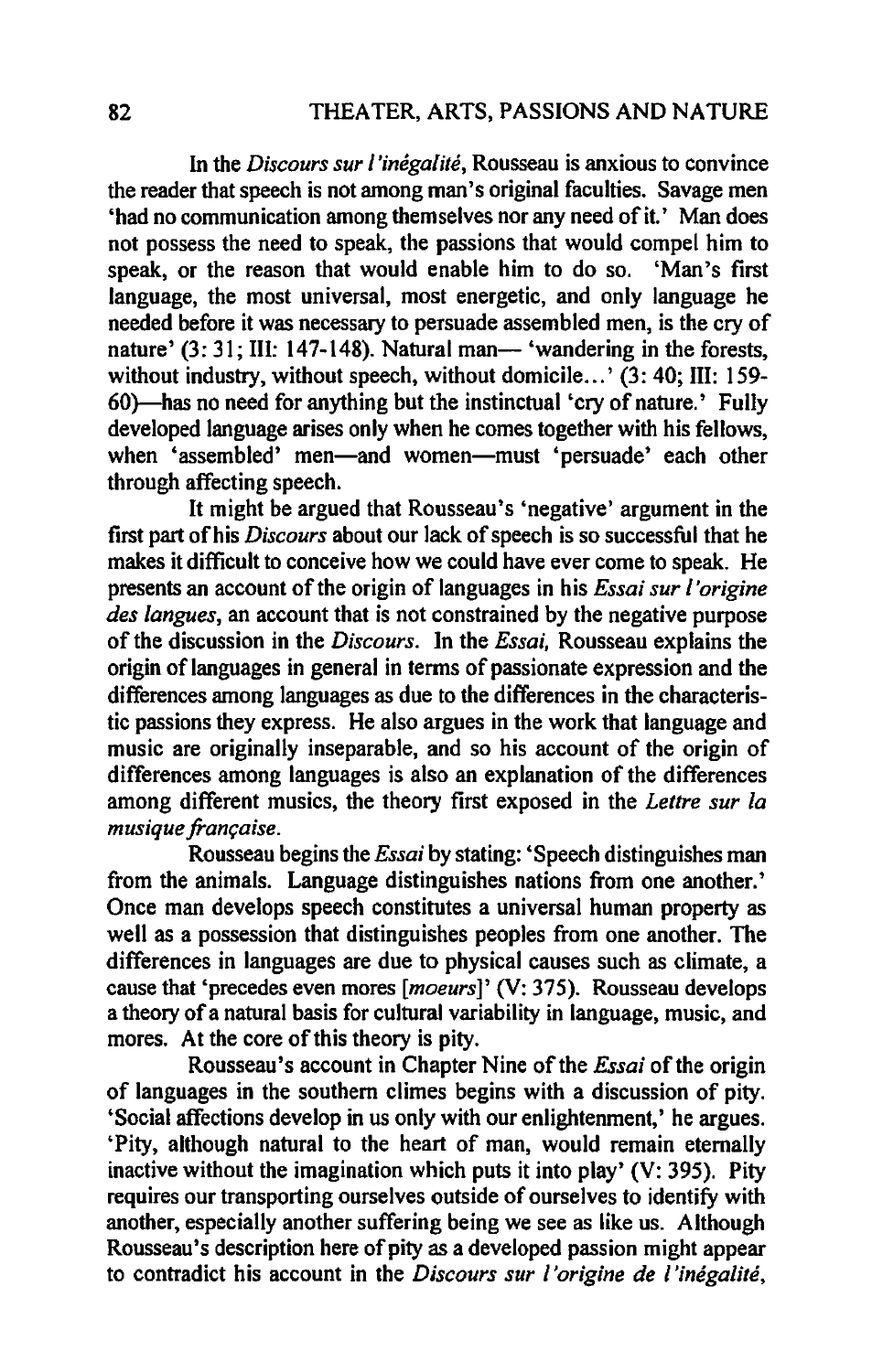#### THE PLAY OF THE PASSIONS 83

where he seems to describe pity as not only natural but active, closer scrutiny reveals that it does not. $8$  I suggest that just as Rousseau's negative purpose in that work makes him so exaggerate the difficulties of imagining why we would speak, so too does his positive purpose of portraying the state of nature as a peaceful condition lead him to overstate the role of pity. At any rate, in the *Essai* he argues that our pity is not fully activated since man's reflections are restricted to himself or those few around him to whom he is fully accustomed (V: 395). Man's thoughts and passions are initially essentially solipsistic. Only when his passions extend to others, when he develops 'social affections,' does man's pity fully develop. Pity and the passions develop together; what were natural or 'physical' passions emerge as social or 'moral' passions. It is these developing passions that first cause man to speak. This dynamic is evident in Rousseau's account of the birth of language in this chapter. Men once dispersed come together through some accident. A dry climate makes wells important to its wandering inhabitants.

Here were formed the first ties between families; here the first meetings between the two sexes took place. Young girls came to fetch water for the household, young men came to water their herds. Here eyes accustomed to the same objects from childhood began to see sweeter ones. The heart was moved by new objects; an unfamiliar attraction made it less savage; it felt the pleasure of not being alone. (V: 405-406)

New objects are required to fully activate pity, and pity is so engaged. With the development of pity comes the development of the passions and the transformation of man into a fully social or moral being:

'Beneath aged oaks, conquerors of years, an ardent youth gradually forgot its ferocity, little by little they tamed one another; through endeavoring to make themselves understood, they learned to express themselves. Here the first festivals took place, feet leaped with joy; eager gesture no longer sufficed, the voice accompanied it with passionate accents; mingled together, pleasure and desire made themselves felt together. Here, finally, was the true cradle of peoples, and from the pure crystal of the fountains came the first fires of love'. (V: 406)

The voice is animated by the melodious accents of the awakened passions.

<sup>&</sup>lt;sup>8</sup>In the *Discours sur l'inégalité* Rousseau writes: 'commiseration is only a sentiment that puts us in the position of him who suffers-a sentiment that is obscure and strong in savage man, developed but weak in civilized man' (132; III: 156). Pity is one of the 'first' passions to be felt by man (95; III: 126). but is not initially fully active. See Roger D. Masters. *The Political Philosophy of Rousseau,* (Princeton: Princeton University Press, 1968), 71-72.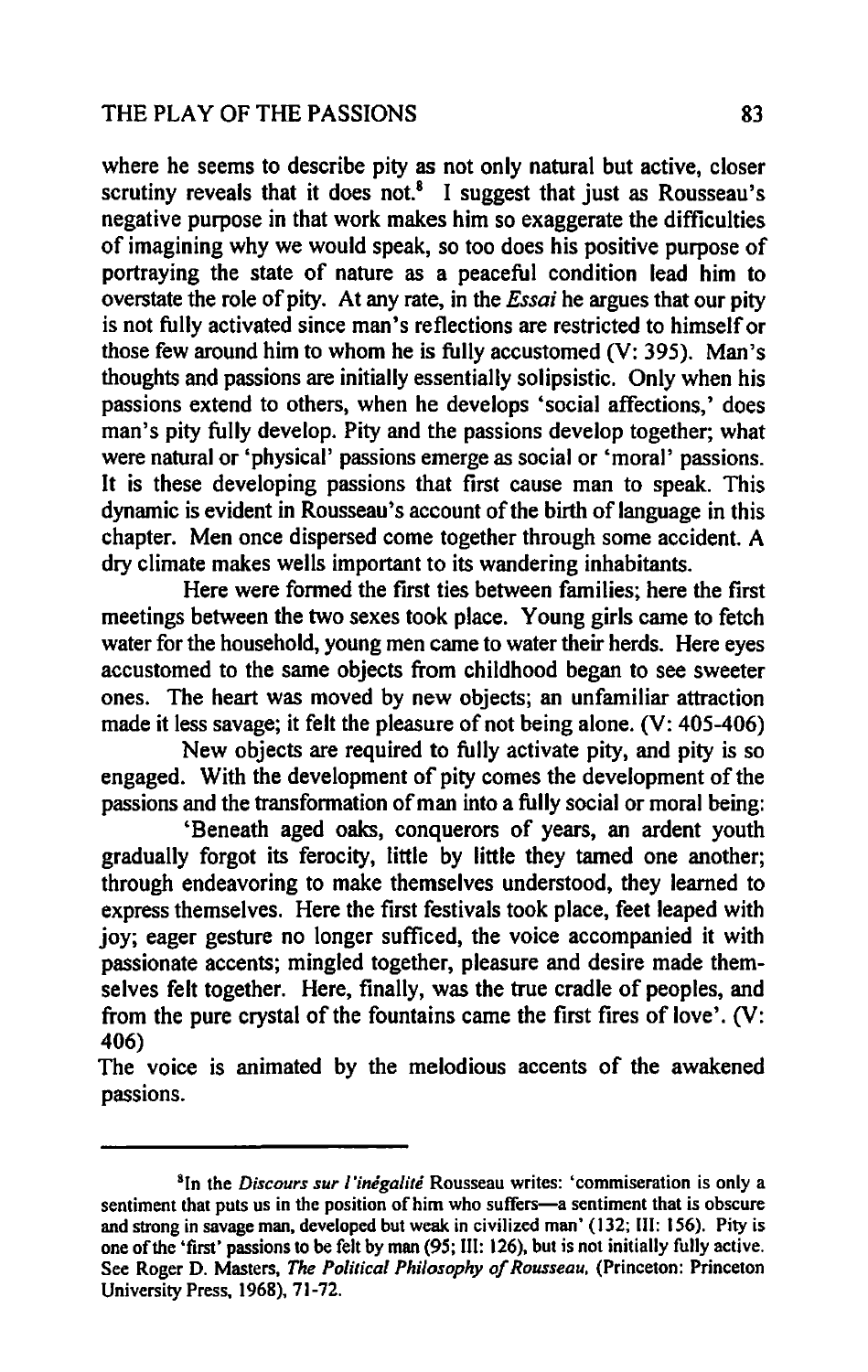The tale of the amorous origins of speech in the *Essai* parallels Rousseau's description in the *Discours sur I 'origine de l'inegalite.* As different families come into contact, the sexes meet and the people assemble: 'song and dance, true children of love and leisure, become the amusement or rather the occupation of idle and assembled men and women. Each one began to look at the others and to want to be looked at himself  $\ldots$  (148-49; III: 169-70). The transformation of the passions of love and self-love wrest the first language—here, song—from men. Our developing passions make us want to express our passions through speech and song. The potential for the development of the passions-our unique faculty of 'perfectibility'-distinguishes man from the other animals, and so too the speech we use to express those passions comes to distinguish us. But the expression of different passions leads to different languages. **In** the *Essai,* Rousseau contrasts southern and northern languages. His account of the origin of language in northern climates involves the expression of other passions, or rather needs. Instead of the meridional expression of moral love, *'aimez-moi,'* the physically needy peoples of the north have a characteristically harsher demand, *'aidez-moi'* (V: 408). We recognize the cries of our fellows through our compassion, but that compassion, as the word suggests, requires a recognition of shared passion. To the degree that the passions of one people differ from those of another, so too will the expression of their passions through speech and the response to those expressions. Pity is the basis for human development in general as well as the natural basis for cultural variability in that development.

Having devoted the first half of the *Essai* to the origin of languages, Rousseau turns in the remainder to a discussion of music. He argues that speech and music have a common origin and were originally identical. Human communication is originally and essentially a communication of the passions. The developing passions animate the voice: the 'melodious inflections of the accents caused poetry and music to arise along with language.' However, these related forms of expression vary from people to people depending upon the 'genre of the passion that dictated' them (V: 410). Rousseau elaborates on the variability of accent in languages in the *Dictionnaire de la musique.* Although all men are subject to the same passions, they do not equally possess the language of those passions:

,for the universal accent of nature which draws from every man inarticulate cries and the accent of the language which engenders the melody peculiar to a nation is another thing altogether. The sole difference of more or less imagination and sensibility which is observed from one people to another must introduce an infinity of differences in the accented idiom.... The same basis of passion reigns in its soul; but what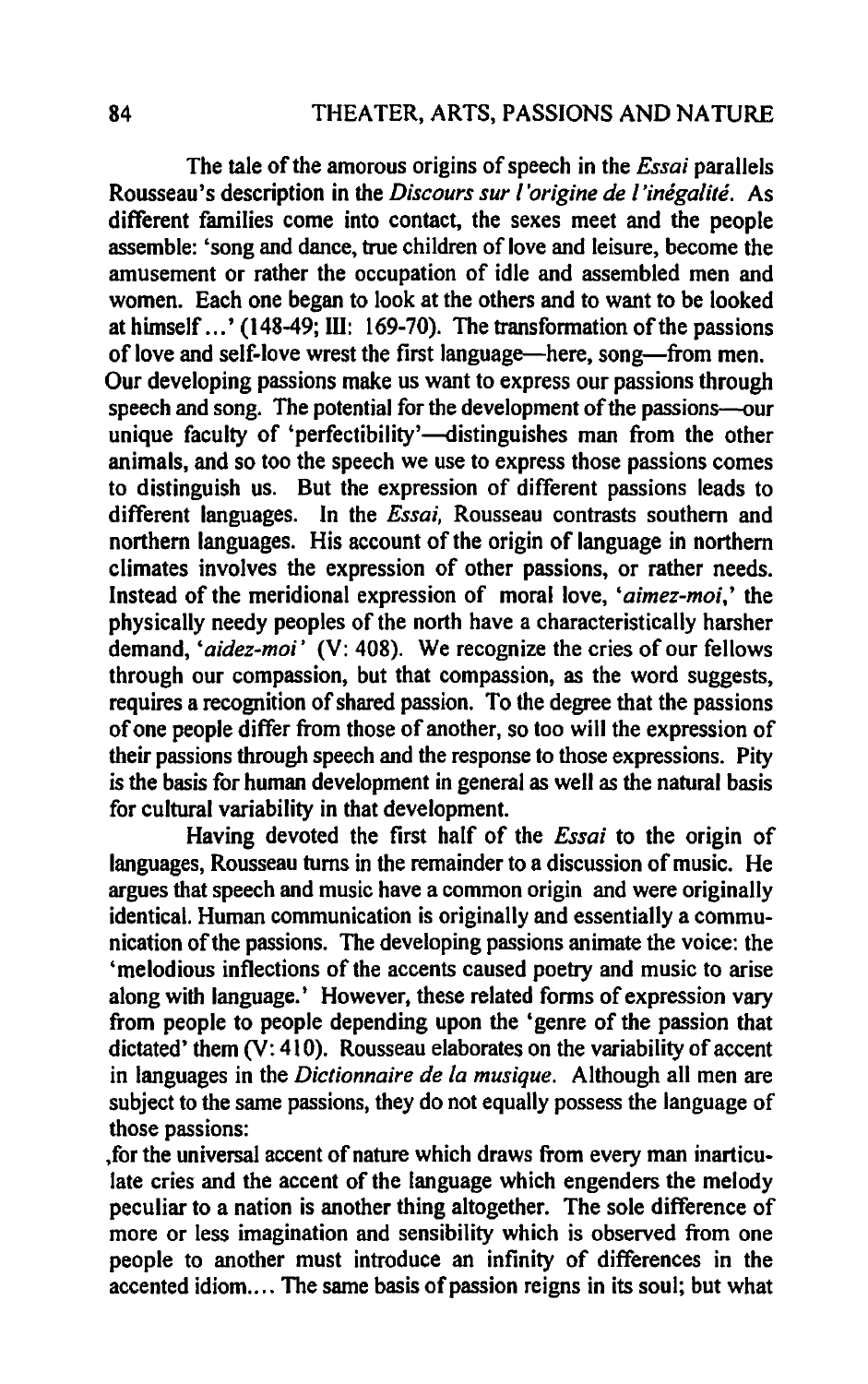#### THE PLAY OF THE PASSIONS 85

a variety of expressions in his accents and in its language!, (V: 614-615)

Rousseau locates the source of musical expression- and linguistic expression—in melody. The melodious accent of the voice conveys passions from soul to soul. Rousseau returns to his argument with Rameau, but now we see its theoretical foundation. Rameau's universal physical science of harmony cannot account for musical expression and its cultural variability. In his direct response to Rameau, the *Examination,* he explains: 'The most beautiful chords ... can convey to the senses an agreeable sensation and nothing more. But the accents of the voice pass all the way to the soul, for they are the natural expression of the passions, and by portraying them they excite them.' The melody conveys 'sentiments to the heart' by imitating them and we recognize those sentiments through our pity. The melody gives sounds 'the moral effects which produce all of music's energy. In a word, the physics alone of the art is reduced to very little and harmony does not pass beyond that' (V: 358-359). Rameau's theory is limited to the physical, but Rousseau insists that the 'moral effects' of music, its more powerful and culturally specific effects, require, as he says, 'a more subtle metaphysics'(V: 343).

Rousseau provides that metaphysics—the '*morale sensitive, ou materialisme du Sage'* announced in Book IX of his *Confessions (I:*  409}-in the *Essai* and his other musical writings. That metaphysics is an elaboration of the theory of human nature and development in the *Discours sur I'inegalite.* Rousseau explains the effect of language and music in the chapter on melody in the *Essai:* 

'Man is modified by the senses, no one doubts it, but failing to distinguish their modifications, we confound their causes. We attribute both too much and too little authority to sensations; we do not see that often they affect us not only as sensations but as signs or images, and that their moral effects also have moral causes'. (V: 412)

Music is a semantic system whose signs are conveyed by the melody. To decipher those signs means to be a member of a musicolinguistic system:

'Everyone in the universe will take pleasure in listening to beautiful sounds; but unless this pleasure is animated by melodious inflections that are *familiar* to them, it will not be delightful, it will not pass into voluptuous pleasure. The most beautiful songs, to our taste, will always only moderately touch an ear that is not at all *accustomed* to them; it is a language for which one has to have the *Dictionary* '. (V: 415; my emphasis)

We must recognize the images, the sentiments conveyed by the melody. 'The sounds of a melody do not act on us solely as sounds, but as signs of our affections, of our sentiments; it is in this way that they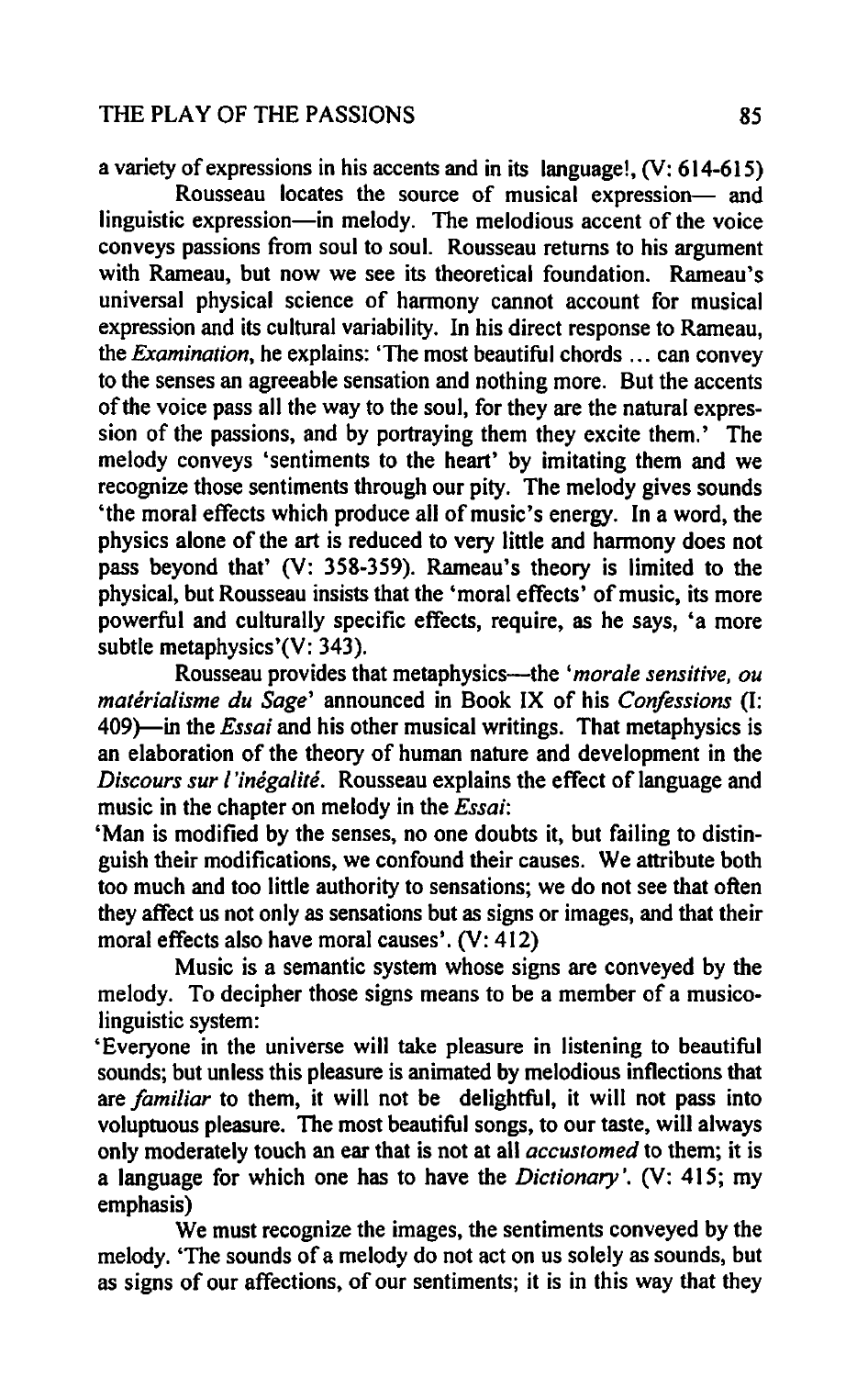arouse in us the emotions that they express and the image of which we recognize in them' (V: 417). The accents of the melody are 'moral' signs, signs of social or moral passions that develop differently among different peoples. The power of music over our souls can be grasped only through appreciating both the natural and the cultural sources of its effect.

#### *The 'Progress' of Music and Language, Mores and Politics*

Having found the origin of language and music in our passionate expression, Rousseau offers an account in the spirit of his *Discours sur l'inegalite* of their development along with the development of our passions. Also in the spirit of his two *Discours,* he argues that language and music are 'perfected' in proportion to the decline of their effect upon us. The development of language and music is inextricably linked to the 'progress' of politics and mores.

The digression in the *Principe de /a me/odie* on the origin and development of melody, which was incorporated in part into the *Essai sur /'origine des /angues,* offers Rousseau's most extended treatment of the parallel development of music and mores. He locates the apex of melodic language in ancient Greece. Greek offers a model of an expressive language that works its effects through its highly accented and melodic character. Of all the known languages, it is in Greek that 'discourse must be the most similar to song'  $(V: 333)$ . Music and speech were the same cadenced communication: 'all their poetry was musical and all their music declamatory' (V: 949). A peculiarly affecting language was the source of the prodigious effects of public discourse of the Greeks.

'Never did the vain noise of harmony disturb these divine concerts. Everything was heroic and grand in these antique festivals. Laws and songs bore the same name in those happy times; they kept unison in all voices, passed with the same pleasure into all hearts, all adored the first images of virtue and innocence itself gave a sweeter accent to the voice of pleasure.' (V: 334)

The Greeks represent for Rousseau a people united by the same passions and by a common idiom to express those passions. 'There are languages favorable to liberty,' he writes in the concluding chapter of the *Essai* on the relationship of languages and government, explaining that 'these are sonorous, prosodic, harmonious languages in which discourse can be made out from a distance' (V: 428). Greek was such a sonorous and persuasive language whose effect was felt in the theater and the political assembly alike.

The Greeks represent for Rousseau a sort of peak of melodic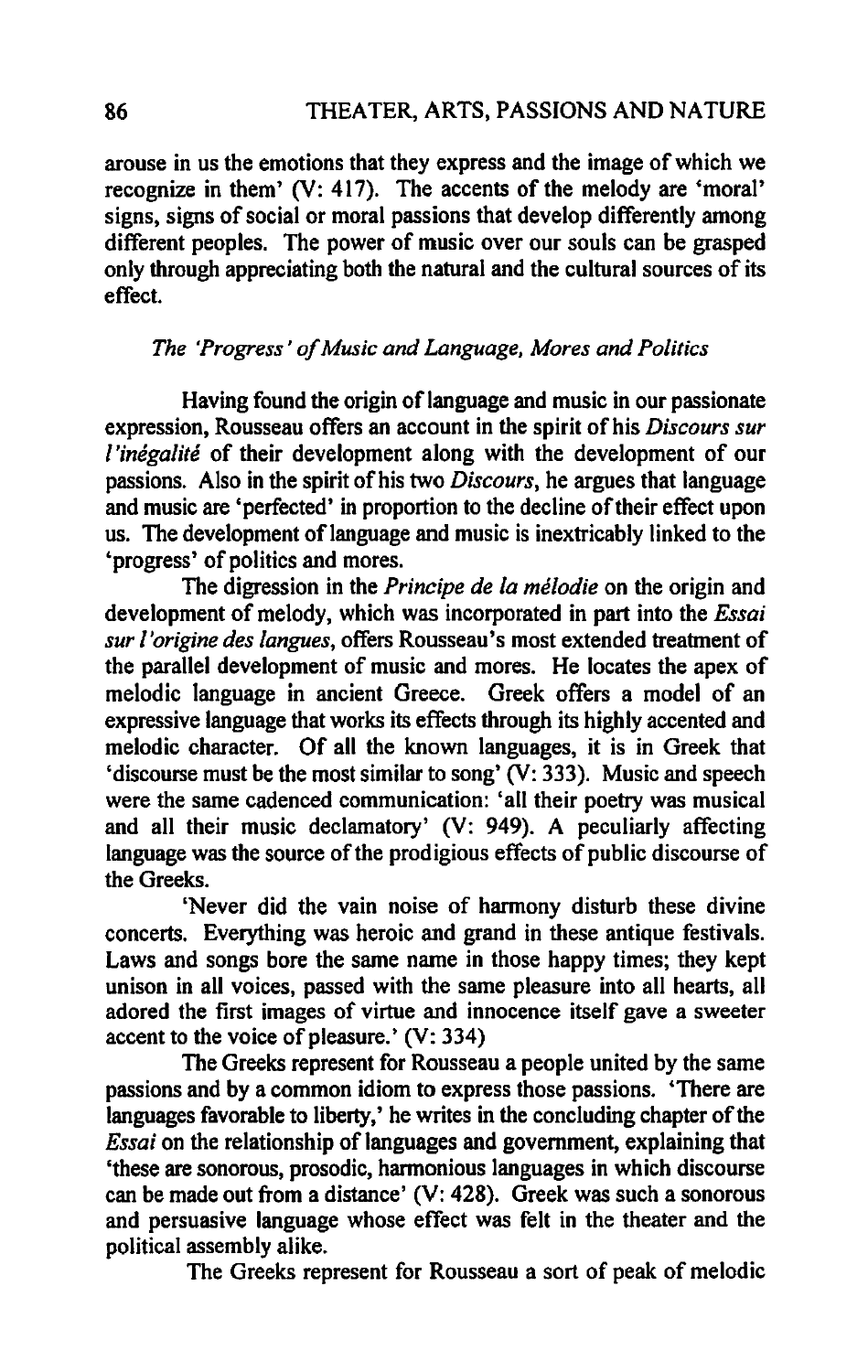language. But 'progress' occurred: as language was perfected, melody assumed a separate existence and lost its ancient energy. Finally, a 'catastrophe' occurred. Inundated by barbarians from the cold north, Europe 'lost at the same time its sciences, its arts, and the universal instrument of them both, namely, perfected harmonious language.' The coarse organs of the barbarians vanquished what remained of a melodious language; song was stripped of melody and supplemented by harmony; 'finally, limited to the purely physical effect of the combination of vibrations, music found itself deprived of the moral effects that it used to produce when it was doubly the voice of nature' (V: 335-340). A strikingly similar account of the degeneration of the passion of love is provided by Rousseau in his *Lettre*  $\tilde{a}$  *d'Alembert*. The similarity of the accounts is not accidental: both are based on Rousseau's understanding of the character and development of the passions.

Rousseau finally reaches his own times. 'Music has already ceased to speak,' he laments, 'soon it will no longer sing, and then, with all its chords and all its harmony, it will no longer have any effect on us' (V: 422). The theater has witnessed a parallel degeneration, he explains in the article *'Opera.'* The unmelodic language and music of the spectacle no longer persuade us, so we must be entertained. The classical opera of Lully had hardly any other end, he says, than that of 'dazzling the eyes and dazing the ears,' but' all in all it was hard to bore an assembly at a greater price.' Gods and heroes can no longer be made to speak, so we grow to prefer Moliere's valets (V: 952). The 'progress' in our music and theater is tied to a similar one in politics and mores. 'Societies have assumed their final form,' he proclaims: 'nothing is changed in them any longer except by arms and cash, and as there is no longer anything to say to the people but, *give money,* it is said to them with placards at street comers or with soldiers in their homes; no one has to be assembled for this' (V: 428). For Rousseau there is an 'essential unity between the realms of ethics and aesthetics.<sup>19</sup> The language of the theater has to be a political and ethical issue for Rousseau given his theory of language and music as the communication of our passions.

#### *Politics and the Arts*

The critique of the theater in the *Lettre à d'Alembert* is founded on Rousseau's understanding of the effect of the communication of the passions through the language and music of the stage, and indeed

<sup>&</sup>lt;sup>9</sup>Glyn P. Norton, 'Retrospective Time and the Musical Experience in Rousseau,' *Modern Language Quarter/y,* 34 (1973), 131-45 at 139.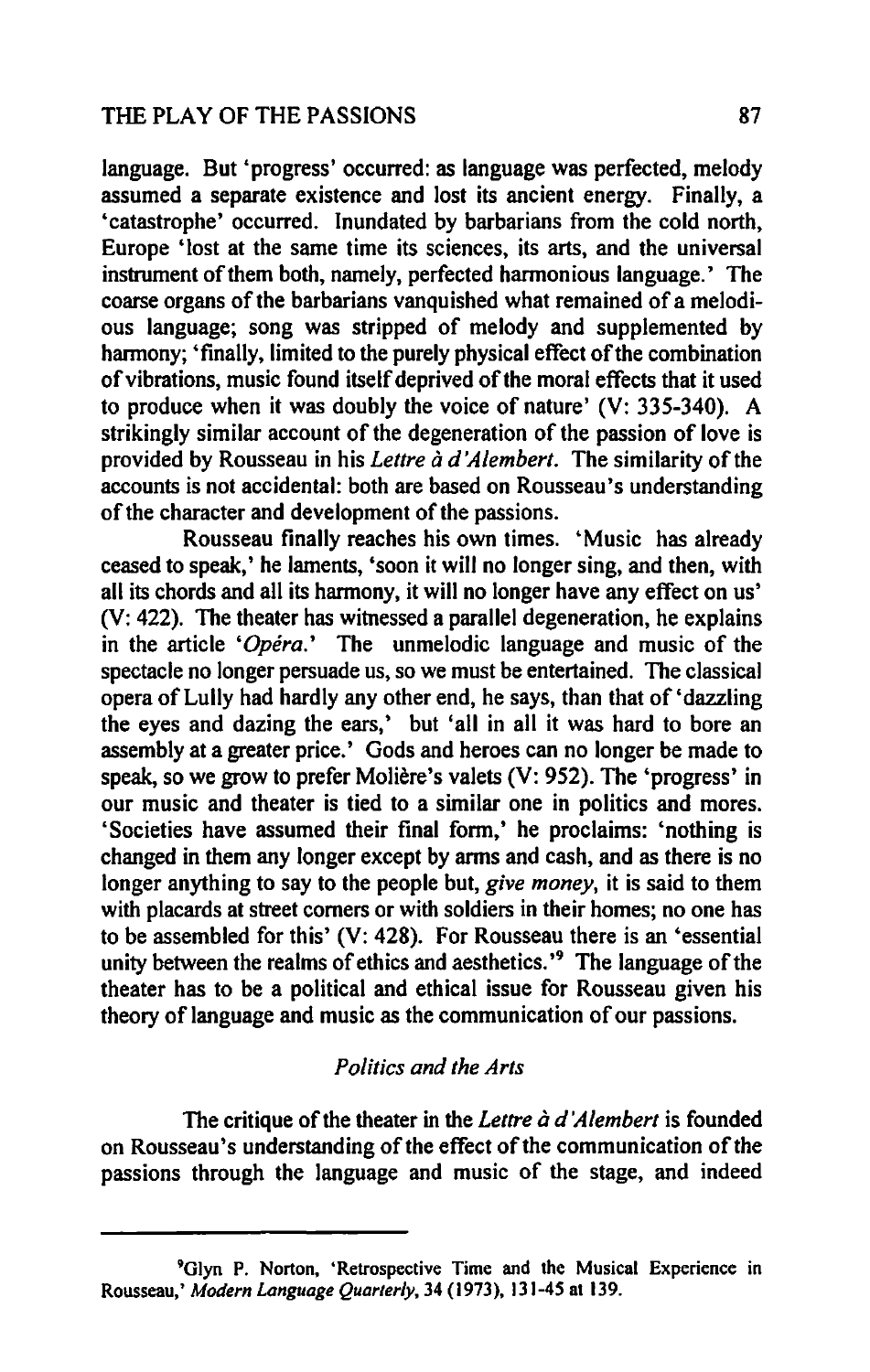through all the arts, on politics and mores. His primary claim in the *Lettre* is that the establishment of a theater will have a deleterious effect on Genevan mores and politics: 'The first noticeable effect of this establishment will be ... a revolution in our practices which will necessarily produce one in our morals *[moeurs]'* (98; V: 90). However, Rousseau seems to contradict this claim, that the theater will change mores, when he argues: 'Opinion does not depend on the theater, since, rather than giving the law to the public, the theater receives the law from it' (22; V: 21). Indeed, Rousseau takes it for a general premise of his argument that 'the general effect of the theater is to strengthen the national character, to augment the natural inclinations, and to give a new energy to all the passions' (20; V: 19).

The apparent contradiction in Rousseau's argument in the *Lettre*  can be resolved now that we understand the theoretical basis of his critique of the theater. First of all, it should be noted that Rousseau is worried about the introduction of the theater into his fatherland precisely because the Genevans are already corrupted. Rousseau acknowledges that Geneva is not Sparta: Genevan mores are already corrupt (133-34; V: 121-122). Rather than reacting with Laconic dispassion to the plays of Paris, the Genevans aim to imitate their corrupted cousins (and linguistic compatriots). There is an almost dialectical relationship between the theater and the passions (and therefore mores): the theater reinforces certain existing passions, but those animated passions create a taste for more vivid passions and a corresponding developmen—or corruption-in the theater. The passion of love, the primary passion discussed in the *Lettre,* is a good example. Rousseau there discusses the national variations in the relationships between the sexes and, thus, in their shared passion, and also gives an account of the degeneration of that passion that, as noted above, parallels his account of the degeneration of music and language along with mores and politics. While the bare foot of a Chinese woman once titillated us, soon we want to see her ankle, and so on: 'by the very progress of this refinement, it had to degenerate finally into coarseness' (90; V: 82).<sup>10</sup> The very dynamic of the development of the passions makes it so that the theater will at once tend to reflect mores and to change them.

Rousseau seeks to retard the corruption of his compatriots and to channel it into healthier channels. Foremost among his proposals is one for reprising the public festivals he remembers from his youth and

<sup>10</sup> See generally 81-90 (V: 74-83). Rousseau's concentration in the *Letlre* on actresses in particular as agents of corruption should be read in light of his analysis of the importance of the passion of love for the character and development of the passions in general and therewith of mores.